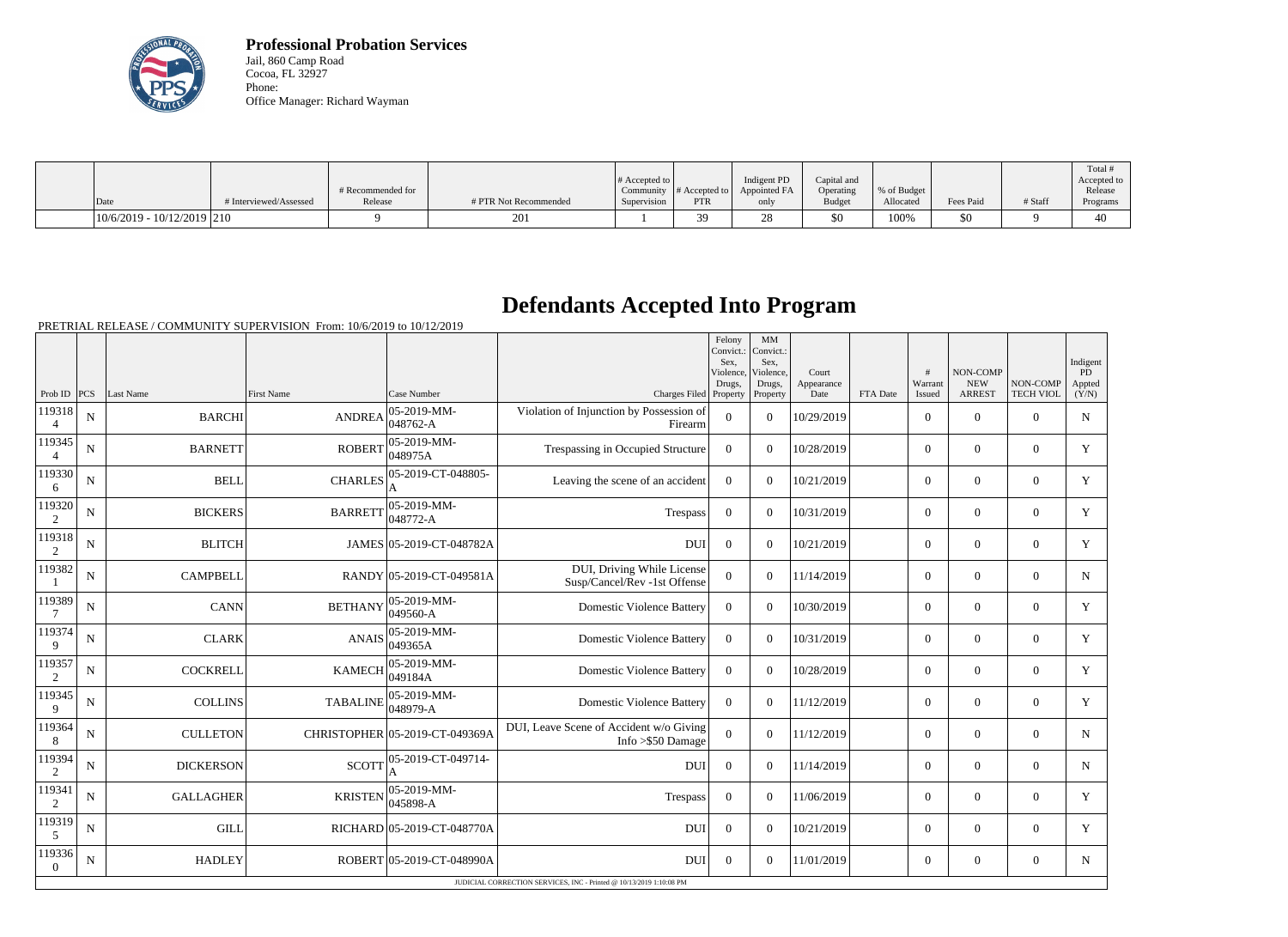## **Defendants Accepted Into Program**

PRETRIAL RELEASE / COMMUNITY SUPERVISION From: 10/6/2019 to 10/12/2019

|                    |             |                  |                |                                              |                                                                                                                                                            | Felony<br>Convict.:<br>Sex, | $\mathbf{M}\mathbf{M}$<br>Convict.:<br>Sex, |                             |          |                        |                                                |                              | Indigent              |
|--------------------|-------------|------------------|----------------|----------------------------------------------|------------------------------------------------------------------------------------------------------------------------------------------------------------|-----------------------------|---------------------------------------------|-----------------------------|----------|------------------------|------------------------------------------------|------------------------------|-----------------------|
| Prob ID            | PCS         | <b>Last Name</b> | First Name     | Case Number                                  | Charges Filed Property                                                                                                                                     | Violence,<br>Drugs,         | Violence,<br>Drugs,<br>Property             | Court<br>Appearance<br>Date | FTA Date | #<br>Warrant<br>Issued | <b>NON-COMP</b><br><b>NEW</b><br><b>ARREST</b> | NON-COMP<br><b>TECH VIOL</b> | PD<br>Appted<br>(Y/N) |
| 119346<br>$\theta$ | ${\bf N}$   | <b>HARMAN</b>    | <b>SHERLE</b>  | 05-2019-MM-<br>$048978 - A$                  | <b>Domestic Violence Battery</b>                                                                                                                           | $\overline{0}$              | $\overline{0}$                              | 12/05/2019                  |          | $\overline{0}$         | $\overline{0}$                                 | $\overline{0}$               | $\mathbf Y$           |
| 119319<br>9        | $\mathbf N$ | <b>HAXEL</b>     | <b>KAREN</b>   | $ 05-2019-MM-$<br>048773A                    | <b>Domestic Violence Battery</b>                                                                                                                           | $\Omega$                    | $\theta$                                    | 10/21/2019                  |          | $\overline{0}$         | $\overline{0}$                                 | $\overline{0}$               | Y                     |
| 119385<br>3        | $\mathbf Y$ | <b>HILLERY</b>   |                | ANTONIO $\frac{05-2019}{4}$ CF-044616-<br>ΙA | Damage Property - Criminal Mischief -<br>over \$200                                                                                                        | $\theta$                    | $\theta$                                    | 11/05/2019                  |          | $\overline{0}$         | $\overline{0}$                                 | $\overline{0}$               | Y                     |
| 119318<br>6        | $\mathbf N$ | <b>HOTCHKISS</b> |                | KENNETH 05-2019-CT-048781A                   | DUI, Refuse Breath Urine Blood DUI Test<br><b>After Prev Susp</b>                                                                                          | $\Omega$                    | $\theta$                                    | 10/21/2019                  |          | $\overline{0}$         | $\boldsymbol{0}$                               | $\overline{0}$               | Y                     |
| 119318<br>9        | ${\bf N}$   | <b>HUNT</b>      |                | DAMON 05-2019-CT-048771A                     | <b>DUI</b>                                                                                                                                                 | $\overline{0}$              | $\theta$                                    | 10/21/2019                  |          | $\overline{0}$         | $\theta$                                       | $\overline{0}$               | $\mathbf Y$           |
| 119374<br>8        | $\mathbf N$ | <b>KELLY</b>     |                | THOMAS 05-2019-CT-049386A                    | DUI, DUI with Damage to Person or<br>Property, Leave Scene of Accident w/o<br>Giving Info > \$50 Damage, Failure to<br>Respond to a Non Criminal Violation | $\Omega$                    | $\Omega$                                    | 11/12/2019                  |          | $\theta$               | $\theta$                                       | $\boldsymbol{0}$             | $\mathbf N$           |
| 119318<br>8        | ${\bf N}$   | <b>LOPEZ</b>     | <b>JOSE</b>    | $ 05-2019-MM-$<br> 048791A                   | <b>Domestic Violence Battery</b>                                                                                                                           | $\overline{0}$              | $\theta$                                    | 10/22/2019                  |          | $\boldsymbol{0}$       | $\overline{0}$                                 | $\overline{0}$               | Y                     |
| 119319<br>$\Omega$ | ${\bf N}$   | <b>LUNA</b>      | <b>ELIAS</b>   | 05-2017-CT-021774-                           | Fail to Appear                                                                                                                                             | $\overline{0}$              | $\boldsymbol{0}$                            | 11/14/2019                  |          | $\overline{0}$         | $\overline{0}$                                 | $\overline{0}$               | Y                     |
| 119318<br>5        | ${\bf N}$   | <b>MANAGAN</b>   |                | DENNIS 05-2019-MM-<br>048759A                | <b>Domestic Violence Battery</b>                                                                                                                           | $\overline{0}$              | $\theta$                                    | 10/21/2019                  |          | $\overline{0}$         | $\overline{0}$                                 | $\overline{0}$               | ${\bf N}$             |
| 119381<br>7        | $\mathbf N$ | <b>MARLER</b>    | <b>MELISSA</b> | 05-2019-CT-049578-<br>A                      | <b>DUI</b>                                                                                                                                                 | $\overline{0}$              | $\theta$                                    | 11/14/2019                  |          | $\overline{0}$         | $\theta$                                       | $\overline{0}$               | $\mathbf N$           |
| 119364<br>5        | ${\bf N}$   | <b>MCCORMACK</b> | <b>MICHAEL</b> | 05-2019-CT-049368-<br>A                      | <b>DUI</b>                                                                                                                                                 | $\overline{0}$              | $\theta$                                    | 11/12/2019                  |          | $\overline{0}$         | $\overline{0}$                                 | $\overline{0}$               | $\mathbf N$           |
| 119375<br>2        | ${\bf N}$   | <b>MILLER</b>    |                | MARK 05-2019-CT-049390A                      | DUI with Property Damage, DUI                                                                                                                              | $\boldsymbol{0}$            | $\overline{0}$                              | 11/12/2019                  |          | $\overline{0}$         | $\overline{0}$                                 | $\overline{0}$               | Y                     |
| 119396<br>5        | ${\bf N}$   | <b>MORGAN</b>    | <b>MAKAYLA</b> | 05-2019-CT-049734-                           | <b>DUI</b>                                                                                                                                                 | $\overline{0}$              | $\theta$                                    | 11/14/2019                  |          | $\overline{0}$         | $\mathbf{0}$                                   | $\overline{0}$               | ${\bf N}$             |
| 119319<br>8        | ${\bf N}$   | <b>MUSGROVE</b>  |                | LAKESHIA 05-2019-CT-048789A                  | <b>DUI</b>                                                                                                                                                 | $\overline{0}$              | $\overline{0}$                              | 10/21/2019                  |          | $\boldsymbol{0}$       | $\overline{0}$                                 | $\overline{0}$               | Y                     |
| 119319<br>3        | ${\bf N}$   | <b>OCONNOR</b>   |                | DANIEL 05-2019-CF-048751A                    | 3 CTS. POSS PARA, Possession of<br>Controlled Substance, Possession of<br>Methamphetamine, Possession of<br>Alprazolam(Xanax)                              | $\mathbf{0}$                | $\boldsymbol{0}$                            | 11/05/2019                  |          | $\boldsymbol{0}$       | $\mathbf{0}$                                   | $\overline{0}$               | Y                     |
| 119319<br>2        | ${\bf N}$   | PAGE             | <b>ROBERT</b>  | $ 05-2019-MM-$<br>048756A                    | Petit Theft                                                                                                                                                | $\overline{0}$              | $\boldsymbol{0}$                            | 10/21/2019                  |          | $\overline{0}$         | $\overline{0}$                                 | $\overline{0}$               | Y                     |
| 119319             | $\mathbf N$ | <b>RAMOS</b>     |                | MIGUEL 05-2019-CT-048764A                    | <b>DUI</b>                                                                                                                                                 | $\overline{0}$              | $\theta$                                    | 10/21/2019                  |          | $\mathbf{0}$           | $\overline{0}$                                 | $\overline{0}$               | Y                     |
| 119380<br>7        | $\mathbf N$ | <b>RIOS</b>      | <b>JESSICA</b> | 05-2019-CT-049577-<br>ΙA                     | <b>DUI</b>                                                                                                                                                 | $\overline{0}$              | $\theta$                                    | 11/05/2019                  |          | $\overline{0}$         | $\overline{0}$                                 | $\overline{0}$               | $\mathbf N$           |
| 119319<br>6        | ${\bf N}$   | <b>ROBINSON</b>  | <b>JERAMI</b>  |                                              |                                                                                                                                                            | <b>UNK</b>                  | <b>UNK</b>                                  |                             |          | <b>UNK</b>             |                                                |                              | $\mathbf N$           |
| 119320             | $\mathbf N$ | <b>STICKNEY</b>  |                | JOEL 05-2019-CF-048787A                      | Neglect of a Child, DUI                                                                                                                                    | $\overline{0}$              | $\boldsymbol{0}$                            | 11/21/2019                  |          | $\overline{0}$         | $\overline{0}$                                 | $\overline{0}$               | Y                     |
| 119319             | $\mathbf N$ | <b>SUMNER</b>    |                | LYDELL 05-2019-CT-048763A                    | <b>DUI</b>                                                                                                                                                 | $\overline{0}$              | $\overline{0}$                              | 10/21/2019                  |          | $\boldsymbol{0}$       | $\mathbf{0}$                                   | $\boldsymbol{0}$             | Y                     |
|                    |             |                  |                |                                              | JUDICIAL CORRECTION SERVICES, INC - Printed @ 10/13/2019 1:10:08 PM                                                                                        |                             |                                             |                             |          |                        |                                                |                              |                       |